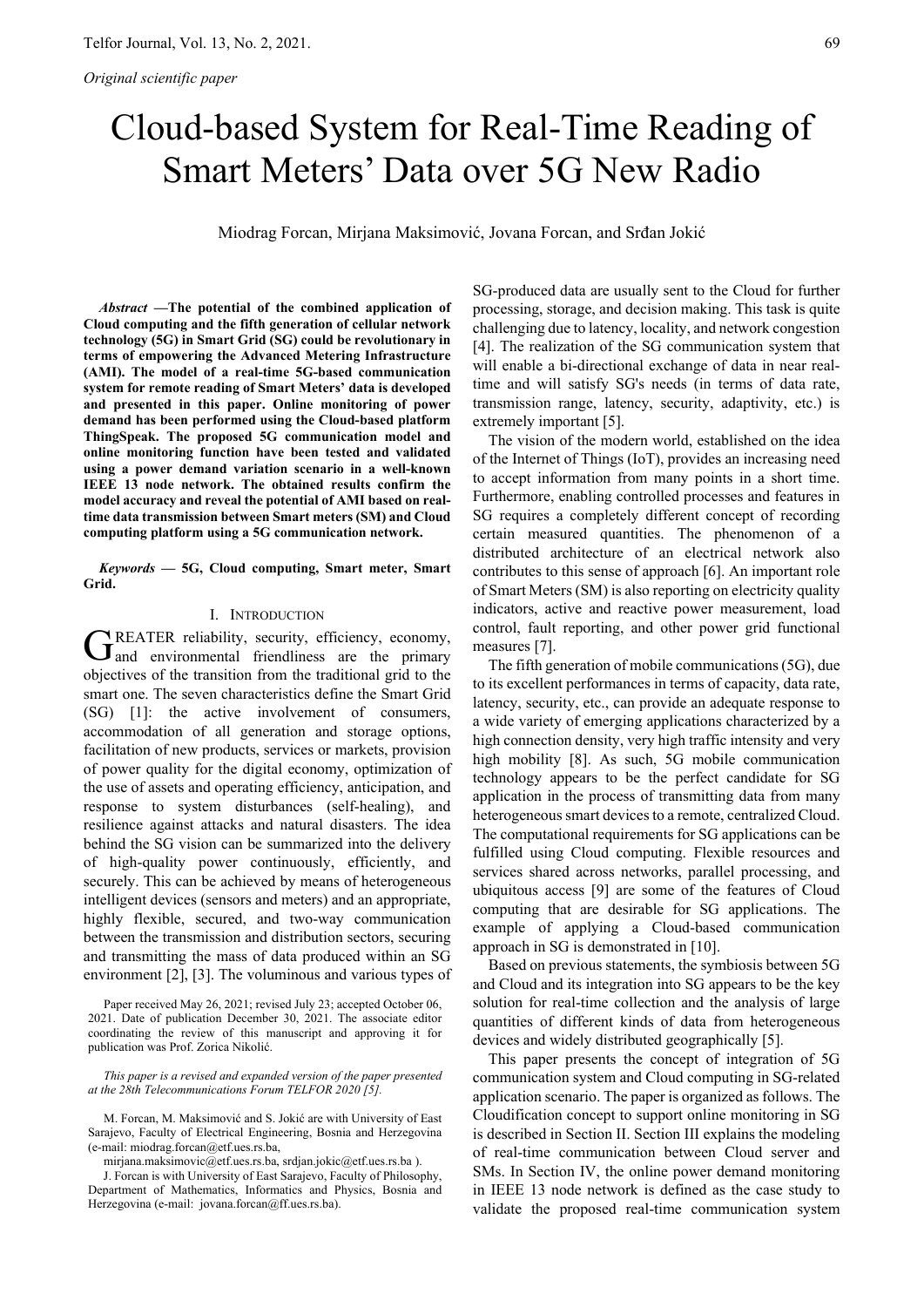model. The results of Bit Error Rate (BER) performance related to data transmission over a fading communication channel are elaborated in Section V. Section VI gives relevant conclusion remarks.

### II. CLOUDIFICATION TO SUPPORT ONLINE MONITORING OF POWER DEMAND OVER 5G NEW RADIO

The development of 5G and Cloudification affects one another. 5G impacts the development of Cloud computing by making the Cloud distributed in terms of Fog and Edge computing existence that enable decentralized and intelligent processing and storage closer to the endpoints where data is being gathered and used. Data processing and storage become localized by adding data microcenters to or near 5G towers. Fog and Edge computing services reduce bandwidth use by pre-processing data more quickly and sending only relevant data further to the Cloud. Faster data streaming and analysis, working from any location through better connectivity, developing better security systems and new features are benefits that 5G will bring to the Cloud. To meet operational and application needs, 5G technologies move away from hardware-driven infrastructure. They are undergoing "Cloudification" through Software Defined Networking (SDN), Network Function Virtualization (NFV), network slicing, and self-managed networks [5]. The symbiosis of Cloud infrastructure and 5G communication network can be seen as the distributed Cloud environment (Central and Edge Clouds) based on SDN, NFV, and 5G technologies that enable multi-access and multi-Cloud capabilities. Extending Cloud platforms, technologies, and virtualization capabilities throughout a network, make 5G infrastructure more agile, flexible, and scalable [5], [11]-[13].

Online monitoring of power demand across power network's nodes is the most important task of AMI in SG. The main goal is to provide real-time data about the general status of the network to the Distribution System Operator (DSO) and other SG clients [14]. Real-time communications have been enabled by the most modern SM devices. 5G NR can provide high user density, reliability, and availability through enhanced Mobile Broadband (eMBB) service. Cloud computing services enable the Big Data paradigm required to process large amounts of SMs data in real-time.

# III. MODELING OF 5G-BASED REAL-TIME COMMUNICATION BETWEEN CLOUD SERVER AND SMART **METERS**

An interactive model has been developed to demonstrate the real-time communication between SMs and Cloud server. Modeling and simulation were conducted using Matlab R2020a [15]. The conceptual modeling scheme is given in Fig. 1.

SM's data are generated in the form of power demands successively updating in 15-minute time intervals. MATLAB-function block is used to implement memory registers of the SM model according to [16].

Transport blocks consist of power demands per phase and event date and time information. Transport block lengths are 104 and 232 bits for single-phase and threephase SMs, respectively.

#### *A. 5G Communication model*

A 5G communication model consists of three MATLABfunction blocks implementing a transmitter, channel, and base station. Transport blocks are coded in transmitters according to procedures recommended in the 3rd Generation Partnership Project (3GPP) [17]. Low-Density Parity-Check (LDPC) codes are recommended to be used for uplink transmission of the user's information due to their excellent BER performance and fast encoding and decoding procedures.

To simulate the influence of natural random signals on wireless signals, the AWGN (Additive White Gaussian Noise) channel can be selected in the simulation procedure. In this case, the noise is additive, white, and with a Gaussian distribution of noise samples. The AWGN channel model does not consider fading, frequency selectivity, interference, nonlinearity, or dispersion. As a result, for the realistic channel modeling for most wireless connections, the AWGN model is inadequate. As in realistic scenarios, there are a variety of propagation routes from transmitters to receivers, various forms of fading, and other related distortions were added to the emitted signal. Therefore, apart from the direct path between the transmitter and the receiver (which may not even exist), other paths can be formed by reflection, diffraction, scattering, or other propagation scenarios.

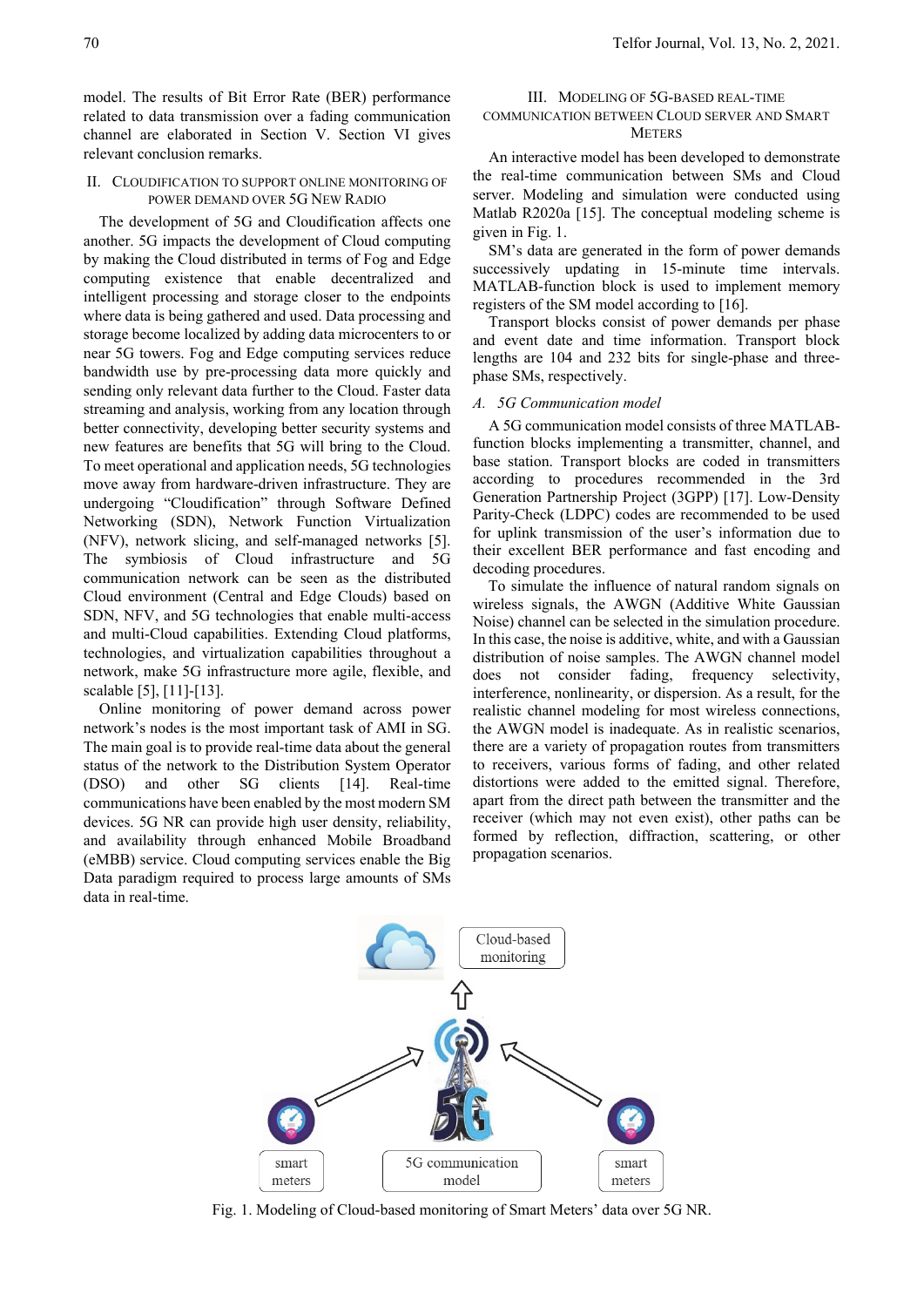Consequently, various versions of the transmitted signal that have arrived at the receiver side have variable signal strength, time delay, or phase. The most widely used models of channels for indoor and outdoor wireless communications are Rician and Rayleigh. The Rician channel model is used where there is a dominant line-ofsight (LoS) component between the transmitter and the receiver, while a Rayleigh channel pattern is applied when there is no LoS component [18].

To model a more realistic wireless communication channel, a fading channel block was followed by the AWGN channel block.

 Data from SMs are received by the base station model in regular 15-minute time intervals. After signal demodulation, transport blocks are retrieved using the decoding procedure defined in [17]. Implemented LDPC decoder uses the sum-product message-passing algorithm. The maximum number of decoding iterations is set to 25.

#### *B. Cloud-based IoT platform ThingSpeak*

Real-time communication between MATLAB models and the Cloud platform was simulated with the help of the ThingSpeak server. ThingSpeak [19] is an IoT Cloud platform capable of simulating real-time communication, enabling a bidirectional flow of information between the user and the simulated system. ThingSpeak allows gathering and storing sensor data in the Cloud, provides analytic tools and visualization using MATLAB programming, and development of IoT applications. In this paper, a collection of real-time SMs data flows in the Cloud as well as their online analysis and visualization with MATLAB were done using the ThingSpeak platform.

Real-time software interfaces with the operating system to enable the highest priority of execution to the developed 5G communication model at the prescribed sample times.

Validation of the 5G communication model has been performed by comparing transport blocks generated by SMs and received by ThingSpeak.

#### IV. REAL-TIME MONITORING OF POWER DEMAND IN IEEE 13 NODE NETWORK

To demonstrate the functionality of the proposed approach for real-time monitoring of power demand a developed 5G communication model has been tested on the example of the IEEE 13 node network [20]. The previous network is often used for basic distribution system analyses, such as power flows, voltage control, renewable energy integration, etc.

#### *A. Power demand variation scenario*

Nominal demand powers for IEEE 13 nodes are given in Table 1. In nodes 634, 671 and 675 power demands are three-phase, while in the remaining nodes power demands are single-phase. The highest balanced nominal power demand is in node 671, while the highest unbalanced power demand is in node 675. Generally, IEEE 13 node network is unbalanced.

The special power demand variation scenario has been defined as shown in Table 2. Real-time power demand monitoring has been initiated at 21:25 on May 21st. Power demand variations have been initiated in successive 15 minute time intervals. Monitoring time ended at 22:10.

The power demand is constantly rising in some nodes, such as 611, 634, and 692. In some nodes, such as 645, 646, and 675, there is a fluctuation of power demand (rising and dropping).

| Node number                 | 611     | 634                         | 645    | 646    | 652    | 671                           | 675                          | 692    |
|-----------------------------|---------|-----------------------------|--------|--------|--------|-------------------------------|------------------------------|--------|
| Nominal<br>power $P_n$ (kW) | 170 (C) | 160(A)<br>120(B)<br>120 (C) | .70(B) | 230(B) | 128(A) | 385(A)<br>385(B)<br>385 $(C)$ | 485 $(A)$<br>68(B)<br>290(C) | 170(C) |

Table 1 Nominal power demands in IEEE 13 node network

|                               | Monitoring time instants (15-minute-long time intervals) |                                                          |                                                    |                                                            |                                                           |                                                          |                                                      |                                                |  |  |  |
|-------------------------------|----------------------------------------------------------|----------------------------------------------------------|----------------------------------------------------|------------------------------------------------------------|-----------------------------------------------------------|----------------------------------------------------------|------------------------------------------------------|------------------------------------------------|--|--|--|
| <b>Smart</b><br><b>Meters</b> | 21:25                                                    | 21:40                                                    | 21:55                                              | 21:10                                                      | 21:25                                                     | 21:40                                                    | 21:55                                                | 22:10                                          |  |  |  |
| Node 611                      | $0.8P_{\rm n}$ (C)                                       | $0.8P_{\rm n}$ (C)                                       | $0.85P_{\rm n}$ (C)                                | $0.85P_n(C)$                                               | $0.9P_n(C)$                                               | $0.9P_n(C)$                                              | $P_n(C)$                                             | $P_n(C)$                                       |  |  |  |
|                               | $0.6P_{\rm n}$ (A)                                       | $0.65P_{n}(A)$                                           | $0.7P_{n}(A)$                                      | $0.75P_{n}(A)$                                             | $0.8P_{n}(A)$                                             | $0.85P_{n}(A)$                                           | $0.9P_{n}(A)$                                        | $P_n(A)$                                       |  |  |  |
| Node 634                      | $0.6P_{\rm n}$ (B)<br>$0.6P_n(C)$                        | $0.7P_{n}(B)$<br>$0.7P_{n}(C)$                           | $0.7P_{n}$ (B)<br>$0.7P_{n}(C)$                    | $0.7P_{n}(B)$<br>$0.7P_{n}(C)$                             | $0.8P_{n}$ (B)<br>$0.8P_n(C)$                             | $0.8P_{n}$ (B)<br>$0.8P_{\rm n}$ (C)                     | $0.9P_n$ (B)<br>$0.9P_n(C)$                          | $P_n(B)$<br>$P_n(C)$                           |  |  |  |
| Node 645                      | $0.6P_{\rm n}$ (B)                                       | $0.7P_{\rm n}$ (B)                                       | $0.9P_{n}(B)$                                      | $P_n(B)$                                                   | $0.9P_{n}$ (B)                                            | $0.8P_{\rm n}$ (B)                                       | $0.7P_{n}$ (B)                                       | $0.6P_{\rm n}$ (B)                             |  |  |  |
| Node 646                      | $0.9P_{n}$ (B)                                           | $0.8P_{\rm n}$ (B)                                       | $0.9P_{\rm n}$ (B)                                 | $P_n(B)$                                                   | $0.9P_{\rm n}$ (B)                                        | $0.8P_{\rm n}$ (B)                                       | $P_n(B)$                                             | $0.9P_{\rm n}$ (B)                             |  |  |  |
| Node 652                      | $0.8P_{n}(A)$                                            | $0.8P_n(A)$                                              | $0.8P_{n}(A)$                                      | $0.8P_{\rm n}(A)$                                          | $0.8P_{n}(A)$                                             | $0.8P_{n}(A)$                                            | $0.8P_{n}(A)$                                        | $0.8P_{\rm n}(A)$                              |  |  |  |
| Node 671                      | $P_n(A)$<br>$P_n(B)$<br>$P_n(C)$                         | $0.95P_{n}(A)$<br>$0.95P_{n}$ (B)<br>$0.95P_{\rm n}$ (C) | $0.9P_{n}(A)$<br>$0.9P_{\rm n}$ (B)<br>$0.9P_n(C)$ | $0.85P_{n}(A)$<br>$0.85P_{n}$ (B)<br>$0.85P_{n}(C)$        | $0.8P_{n}(A)$<br>$0.8P_{\rm n}$ (B)<br>$0.8P_{\rm n}$ (C) | $0.75P_{n}(A)$<br>$0.75P_{n}$ (B)<br>$0.75P_{\rm n}$ (C) | $0.7P_{n}(A)$<br>$0.7P_{n}(B)$<br>$0.7P_{n}(C)$      | $0.7P_{n}(A)$<br>$0.7P_n$ (B)<br>$0.7P_{n}(C)$ |  |  |  |
| Node 675                      | $P_n(A)$<br>$0.7P_{n}$ (B)<br>$P_n(C)$                   | $0.9P_{n}(A)$<br>$0.75P_{n}$ (B)<br>$0.95P_{\rm n}$ (C)  | $0.8P_{n}(A)$<br>$0.75P_{n}$ (B)<br>$0.9P_n(C)$    | $0.6P_{\rm n}$ (A)<br>$0.8P_{\rm n}$ (B)<br>$0.85P_{n}(C)$ | $0.5P_{n}(A)$<br>$0.8P_{\rm n}$ (B)<br>$0.8P_{\rm n}$ (C) | $0.5P_{n}(A)$<br>$0.85P_{n}$ (B)<br>$0.75P_{\rm n}$ (C)  | $0.5P_{n}(A)$<br>$0.9P_{\rm n}$ (B)<br>$0.7P_{n}(C)$ | $0.5P_{n}(A)$<br>$P_n$ (B)<br>$0.7P_{n}(C)$    |  |  |  |
| Node 692                      | $0.5P_{n}(C)$                                            | $0.6P_n(C)$                                              | $0.7P_{n}(C)$                                      | $0.8P_{\rm n}(C)$                                          | $0.9P_n(C)$                                               | $0.95P_{\rm n}$ (C)                                      | $P_n(C)$                                             | $P_n(C)$                                       |  |  |  |

Table 2 Power demand scenario in IEEE 13 node network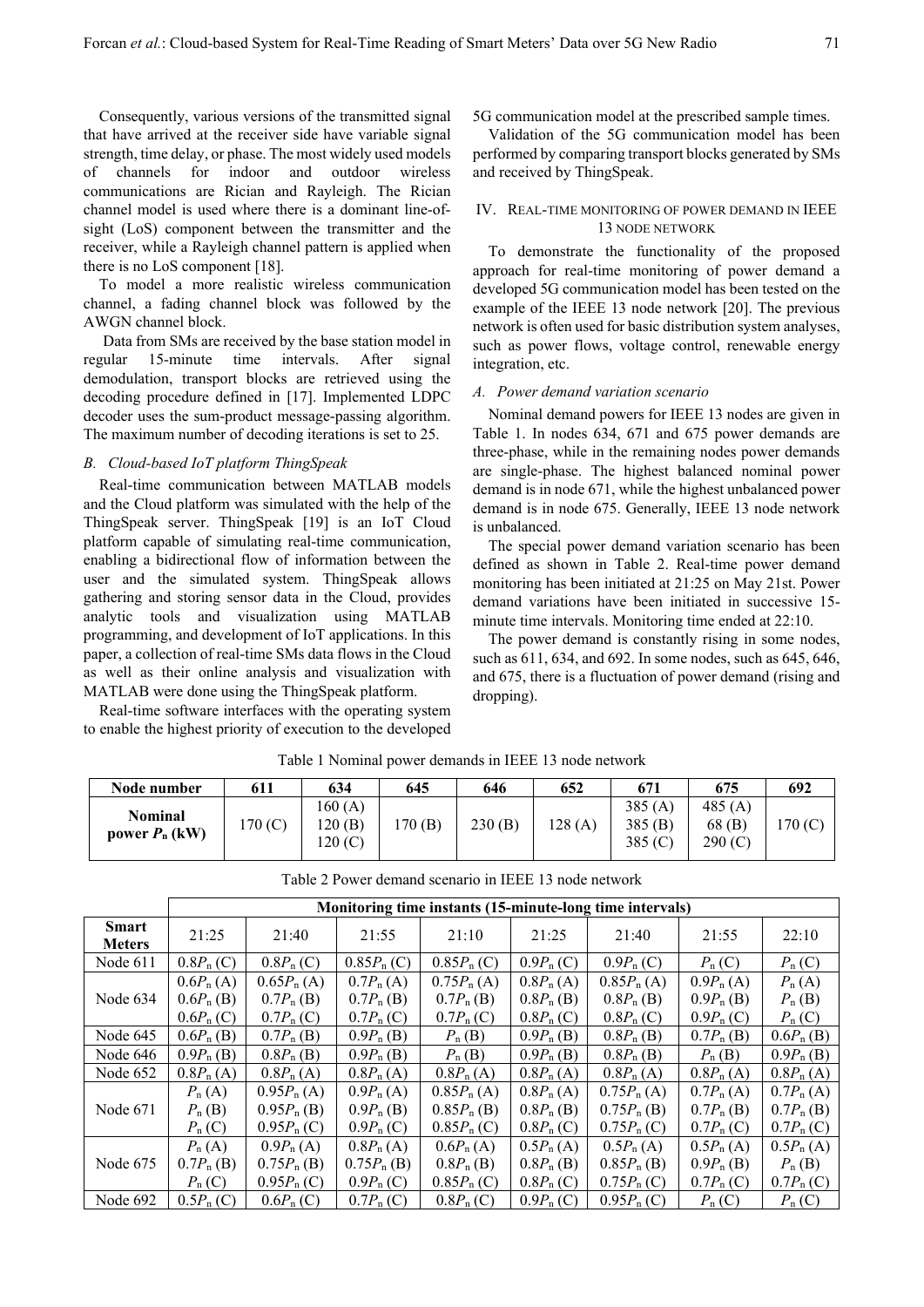Constant power demand is present in node 652, and constantly dropping power demand is present in node 671. All previously described scenarios could be expected in real distribution networks. Power demand variations could be even more dynamic in certain situations.

#### *B. Monitoring system model implementation*

The proposed monitoring system model is implemented in the simulation environment Simulink. The model consists of demand, SMs, fading channel, base station, and Cloud communication interface models. Transport blocks are sent by 8 SMs to the base station over fading wireless communication channels. Received transport blocks are then transmitted from the base station to Cloud platform ThingSpeak. The integration of the proposed 5G communication model and IEEE 13 node network model is shown in Fig. 2.

There is no power demand in nodes 632, 633, 684, and 680. The main distribution station is in node 650. The nodes 634, 671, and 675 are equipped with three-phase SMs, while the remaining nodes are equipped with single-phase SMs. The power is delivered to end-users using power overhead transmission lines and transformers. There is a voltage regulation transformer between nodes 650 and 632. The power demand variation scenario, defined earlier in Table 2, has been applied to the model described in Fig. 2.

DSO can monitor the power delivered from the main distribution station (node 650) remotely if there is a Supervisory Control and Data Acquisition (SCADA) system built. SCADA systems usually operate using an independent communication network, such as fiber optics infrastructure. The proposed power demand monitoring system over a 5G communication network could be used by DSO to estimate the power losses more accurately. Load profiling and forecasting would be also available to DSO,

thus empowering the transition to the concept of SG and efficient energy management.

#### *C. Results of power demand online monitoring*

The selected results of power demand online monitoring in IEEE 13 node network are shown in Fig. 3.

According to monitoring results from displays (a.1), (a.2), and (a.3) in Fig. 3, there is a constant three-phase power demand dropping in node 671. Power demand has been decreasing equally in phases A, B, and C during monitoring time. By comparing the obtained results with the corresponding power demand variation scenario for node 671 in Table 2 it can be concluded that the online monitoring function operates accurately. All power demand values are transmitted with no errors. Monitoring time instants defined in Table 2 are coincident with time instants recorded in cloud platform ThingSpeak shown in Fig. 3. The proposed 5G communication system model can deliver real-time data from SM models to the Cloud platform ThingSpeak accurately, thus enabling online monitoring function.

The functionality of the proposed model can be validated additionally according to monitoring results from displays (b.1), (b.2), and (b.3) in Fig. 3. Previous displays monitor power demands in nodes 611, 645, and 646, respectively. The recorded power demands are equal to corresponding ones in the power demand variation scenario given in Table 2. The power demand in node 611 has been constantly increasing during monitoring time, while power demands in nodes 645 and 646 have been fluctuating. All power demands recorded are single-phase since SMs in the corresponding nodes are also single-phase.

The monitoring results of the remaining power demands also confirm the functionality and accuracy of the proposed model.



Fig. 2. Real-time monitoring of power demand from multiple Smart Meters in IEEE 13 Node Network.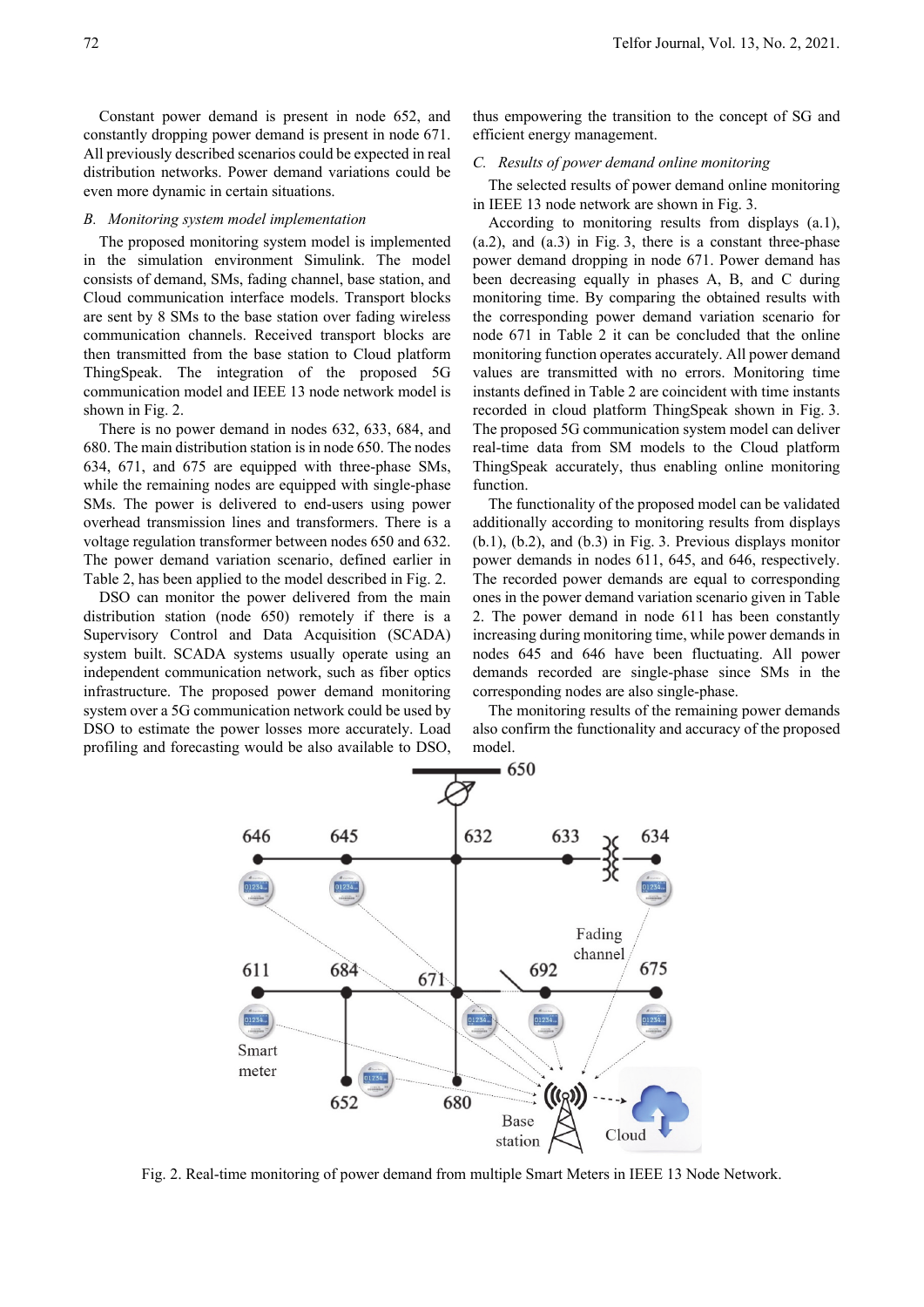

Fig. 3. Online monitoring of power demand in IEEE 13 Node Network using Cloud computing platform ThingSpeak: (a.1) SM in node 671 – phase A; (a.2) SM in node 671 – phase B; (a.3) SM in node 671 – phase C; (b.1) SM in node 611 – phase C; (b.2) SM in node  $645$  – phase B; (b.3) SM in node  $646$  – phase B.

### V. BER PERFORMANCE ANALYSIS

To protect digital information against noise and interference on the communication channel, the transmitted digital signal is followed by a channel coding scheme. In other words, a channel coding technique is an option for reliable communication with a minimum error rate. For the SMs data transmission, LDPC coding chains for the 5G uplink shared transport channel UL-SCH, prescribed by 3GPP [15], were used. To evaluate the performance of the proposed system, a BER analysis was carried out. BER is the key parameter for characterizing a system performance, as it makes it possible to evaluate the end-to-end performance of a system (including the transmitter, receiver, and medium in between). As its name suggests, BER indicates how many errors will appear in the data displayed at the remote end.

For more realistic simulation scenarios, the Rayleigh channel model was used in this article. In this case, both noise (follows a Gaussian probability function) and changes to the propagation path (the propagation model follows a Rayleigh model) can result in the degradation of a data channel. Hence, during the simulation, a fading channel block was followed by the AWGN channel block. The Rayleigh channel property values are selected for the outdoor environment: Sampling Rate:  $10^5$  s; Path Delays: 0,  $10^{-7}$  and  $10^{-5}$  s (for outdoor environment); Average Path Gains: 0, -3, and -3 dB; a maximum Doppler shift of 0 (low mobility leads to a Doppler shift of near zero).

The code rate used in simulations is 1/2. Data transmission has been performed using Quadrature Phase Shift Keying (QPSK) modulation. In addition to QPSK, Physical Uplink Shared Channel (PUSCH) supports pi/2- BPSK, QPSK, 16-QAM, 64-QAM, and 256-QAM modulation schemes. QPSK provides lower data rates but is more robust compared to higher-order modulation schemes that can carry higher data rates but are not as robust when noise is present.

BER simulations as a function of  $E_b/N_0$  (Energy per bit to noise power spectral density ratio) for all eight SMs messages have been performed and presented in Fig. 4. Each simulation for a fixed  $E_b/N_0$  value was performed for 500 frames. The simulation procedure was continued for the following  $E_b/N_0$  values until the calculated BER value became lower than 10-5 which is set as a reliable transmission criterion. The main goal was to determine the minimum  $E_b/N_0$  value required to achieve the reliable transmission criterion under considered conditions.

For each of the SMs transport block lengths considered, the BER vs  $E_b/N_0$  graph has a typical curve - BER decreases with the increase of  $E_b/N_0$ . It is important to highlight that when the BER value for some fixed  $E_b/N_0$  value becomes lower than  $10^{-5}$  or equal to zero it is not presented in Fig. 4. The higher accuracy of simulations could be achieved by lowering the  $E_b/N_0$  increment step value which leads to more time-consuming simulations with similar results as in the case of higher  $E_b/N_0$  increment step. In addition, it can be noted that for the longer transport block lengths - 232 bits (nodes 634, 671, and 675), error correction